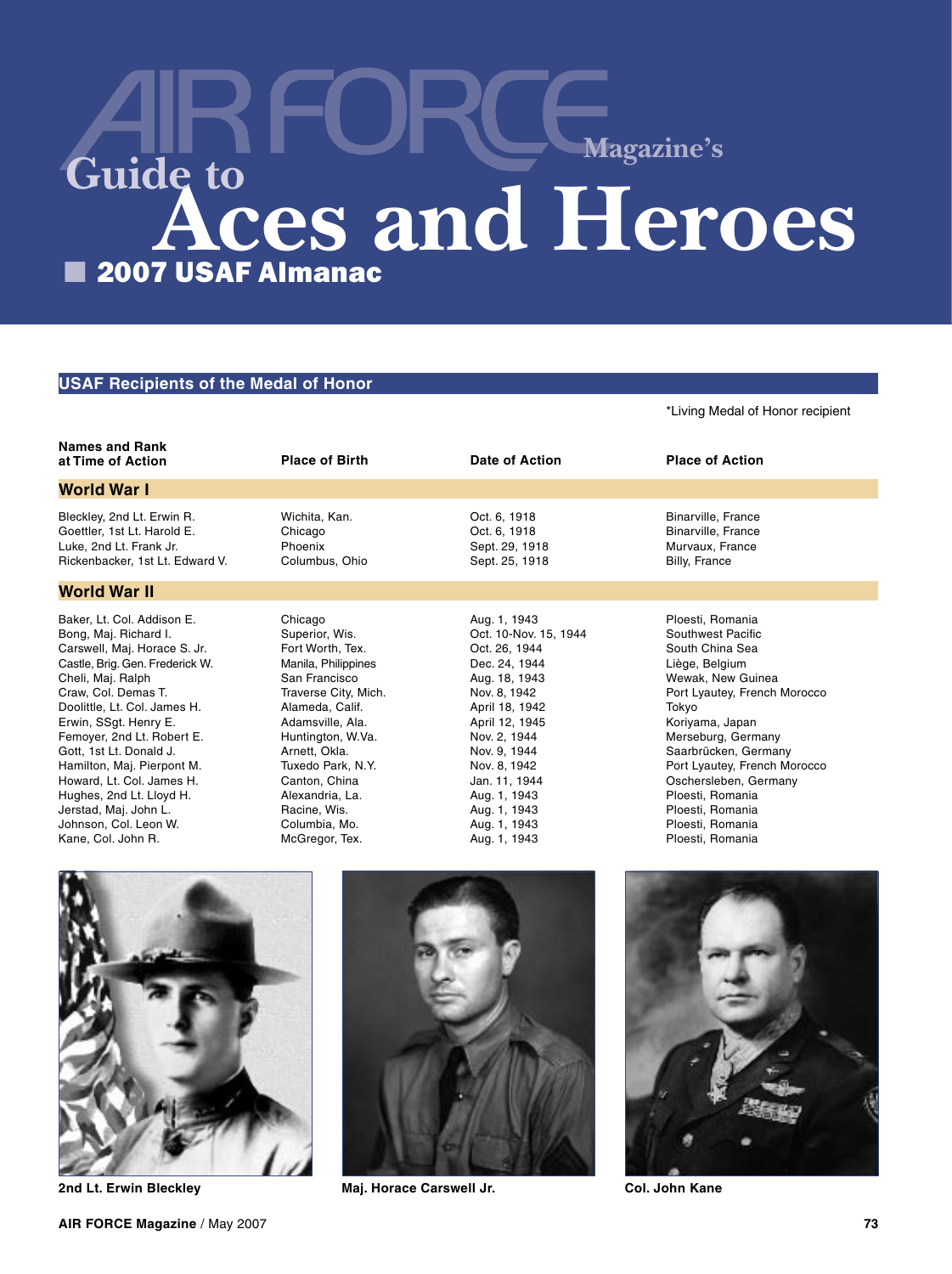

# **World War II (cont.)**

Kearby, Col. Neel E. Kingsley, 2nd Lt. David R. Knight, 1st Lt. Raymond L. Lawley, 1st Lt. William R. Jr. Lindsey, Capt. Darrell R. Mathies, Sgt. Archibald Mathis, 1st Lt. Jack W. McGuire, Maj. Thomas B. Jr. Metzger, 2nd Lt. William E. Jr. Michael, 1st Lt. Edward S. Morgan, 2nd Lt. John C. Pease, Capt. Harl Jr. Pucket, 1st Lt. Donald D. Sarnoski, 2nd Lt. Joseph R. Shomo, Maj. William A. Smith, Sgt. Maynard H. Truemper, 2nd Lt. Walter E. Vance, Lt. Col. Leon R. Jr. Vosler, TSgt. Forrest L. Walker, Brig. Gen. Kenneth N. Wilkins, Maj. Raymond H. Zeamer, Maj. Jay Jr.

# **Korea**

Davis, Maj. George A. Jr. Loring, Maj. Charles J. Jr. Sebille, Maj. Louis J. Walmsley, Capt. John S. Jr.

# **Vietnam**

Bennett, Capt. Steven L. Day, Maj. George E.\* Dethlefsen, Maj. Merlyn H. Fisher, Maj. Bernard F.\* Fleming, 1st Lt. James P.\* Jackson, Lt. Col. Joe M.\* Jones, Col. William A. III Levitow, A1C John L. Pitsenbarger, A1C William H. Sijan, Capt. Lance P. Thorsness, Maj. Leo K.\* Wilbanks, Capt. Hilliard A. Young, Capt. Gerald O.

# **Peacetime**

Lindbergh, Col. Charles A. Mitchell, Maj. Gen. William



Oct. 11, 1943 June 23, 1944 April 25, 1945 Feb. 20, 1944 Aug. 9, 1944 Feb. 20, 1944 March 18, 1943 Dec. 25-26, 1944 Nov. 9, 1944 April 11, 1944 July 28, 1943 Aug. 7, 1942 July 9, 1944 June 16, 1943 Jan. 11, 1945 May 1, 1943 Feb. 20, 1944 June 5, 1944 Dec. 20, 1943 Jan. 5, 1943 Nov. 2, 1943 June 16, 1943

Feb. 10, 1952 Nov. 22, 1952 Aug. 5, 1950 Sept. 14, 1951



**Col. Neel Kearby Maj. Louis Sebille Maj. George Day, pictured as a colonel**

Wichita Falls, Tex. Portland, Ore. Houston Leeds, Ala. Jefferson, Iowa Scotland San Angelo, Tex. Ridgewood, N.J. Lima, Ohio Chicago Vernon, Tex. Plymouth, N.H. Longmont, Colo. Simpson, Pa. Jeannette, Pa. Caro, Mich. Aurora, Ill. Enid, Okla. Lyndonville, N.Y. Cerrillos, N.M. Portsmouth, Va. Carlisle, Pa.

Dublin, Tex. Portland, Maine Harbor Beach, Mich. **Baltimore** 

Palestine, Tex. Sioux City, Iowa Greenville, Iowa San Bernardino, Calif. Sedalia, Mo. Newnan, Ga. Norfolk, Va. Hartford, Conn. Piqua, Ohio Milwaukee Walnut Grove, Minn. Cornelia, Ga. Anacortes, Wash.

Detroit Milwaukee June 29, 1972 Conspicuous gallantry while POW March 10, 1967 March 10, 1966 Nov. 26, 1968 May 12, 1968 Sept. 1, 1968 Feb. 24, 1969 April 11, 1966 Conspicuous gallantry while POW April 19, 1967 Feb. 24, 1967 Nov. 9, 1967

May 20-21, 1927 Lifetime achievement

Wewak, New Guinea Ploesti, Romania Po Valley, Italy Leipzig, Germany Pontoise, France Leipzig, Germany Vegesack, Germany Luzon, Philippines Saarbrücken, Germany Brunswick, Germany Kiel, Germany Rabaul, New Britain Ploesti, Romania Buka, Solomon Islands Luzon, Philippines St. Nazaire, France Leipzig, Germany Wimereaux, France Bremen, Germany Rabaul, New Britain Rabaul, New Britain Buka, Solomon Islands

Sinuiju,Yalu River, N. Korea Sniper Ridge, N. Korea Hamch'ang, S. Korea Yangdok, N. Korea

Quang Tri, S. Vietnam

Thai Nguyen, N. Vietnam A Shau Valley, S. Vietnam Duc Co, S. Vietnam Kham Duc, S. Vietnam Dong Hoi, N. Vietnam Long Binh, S. Vietnam Cam My, S. Vietnam

N. Vietnam Dalat, S. Vietnam Khesahn, S. Vietnam

New York City-Paris flight Foresight in military aviation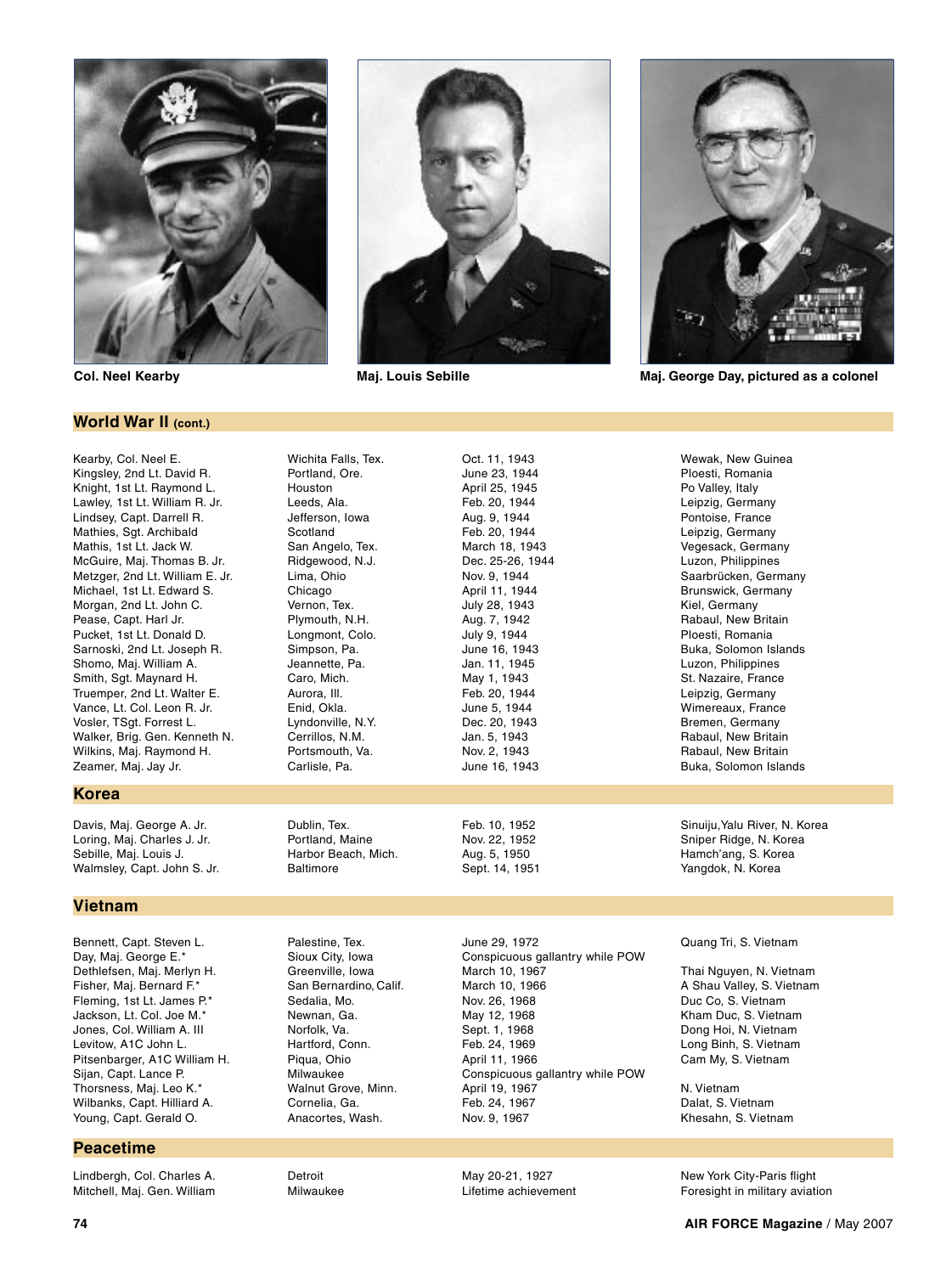# **Aces and Heroes Guide to**

# Some Famous US Fighter Firsts

| May 28, 1918  | First AEF-trained AEF ace: Capt. Edward V. Rickenbacker                                                                                                                   |
|---------------|---------------------------------------------------------------------------------------------------------------------------------------------------------------------------|
| Dec. 7, 1941  | First AAF victories (WW II at Pearl Harbor): Lts. Harry W. Brown,<br>Philip M. Rasmussen, Lewis M. Sanders, Gordon H. Sterling Jr.,<br>Kenneth M. Taylor, George S. Welch |
| Dec. 16, 1941 | First AAF ace of WW II: 1st Lt. Boyd D. Wagner                                                                                                                            |
| Nov. 8, 1950  | First jet-to-jet victory (Korean War): 1st Lt. Russell J. Brown                                                                                                           |
| May 20, 1951  | First USAF ace of the Korean War: Capt. James Jabara                                                                                                                      |
| Nov. 30, 1951 | First USAF ace of two wars (WW II and Korea): Maj. George A.<br>Davis Jr. (7 in WW II and 14 in Korea)                                                                    |
| Jan. 2, 1967  | First (and only) USAF ace with victories in WW II and Vietnam:<br>Col. Robin Olds (12 in WW II and 4 in Vietnam)                                                          |
| Aug. 28, 1972 | First USAF ace of Vietnam: Capt. Richard S. Ritchie                                                                                                                       |

**At left is Capt. James Jabara, the first USAF ace of the Korean War. Jabara counted 15 victories before the end of the war.**





By tradition, anyone with five official aerial victory credits is an ace. In compiling this list of aces who flew with the US Air Force and predecessor organizations (the Air Service, Air Corps, and Army Air Forces), Air Force Magazine relies on USAF's official accounting of aerial victory credits, which is the responsibility of the Air Force Historical Research Agency, Maxwell AFB, Ala.

Air Force historians have kept the official records of aerial victories by USAF pilots and crew members since 1957. The Office of the Air Force Historian initially published four separate listings—for World War I, World War II, the Korean War, and the Vietnam War. The four volumes were corrected, updated, and combined into one comprehensive volume. AFHRA continues to correct records and updates its online listing (www.maxwell.af.mil/au/afhra).

The criteria that the Air Force established for awarding aerial victory credits varied from war to war, and therefore one cannot make direct comparisons of aces across all wars.

In many cases during World War I, several aviators worked together to down a single aircraft. The Air Service awarded one whole credit to each aviator who contributed to the victory. A single victory could—and often did—result in three or four victory credits.

In World War II and Korea, the criteria were changed. The service divided one credit among all aviators who contributed to destruction of an enemy airplane. With the awarding of fractional credits, a single victory could result in no more than one credit.

The rules were changed again in the Vietnam War. When an F-4 downed an enemy aircraft, USAF would award two full aerial victory credits—one to the frontseater and one to the backseater. As in World War I, a single victory resulted in multiple victory credits.

Thus, the standards for World War II and Korea were more restrictive than those for World War I and Vietnam.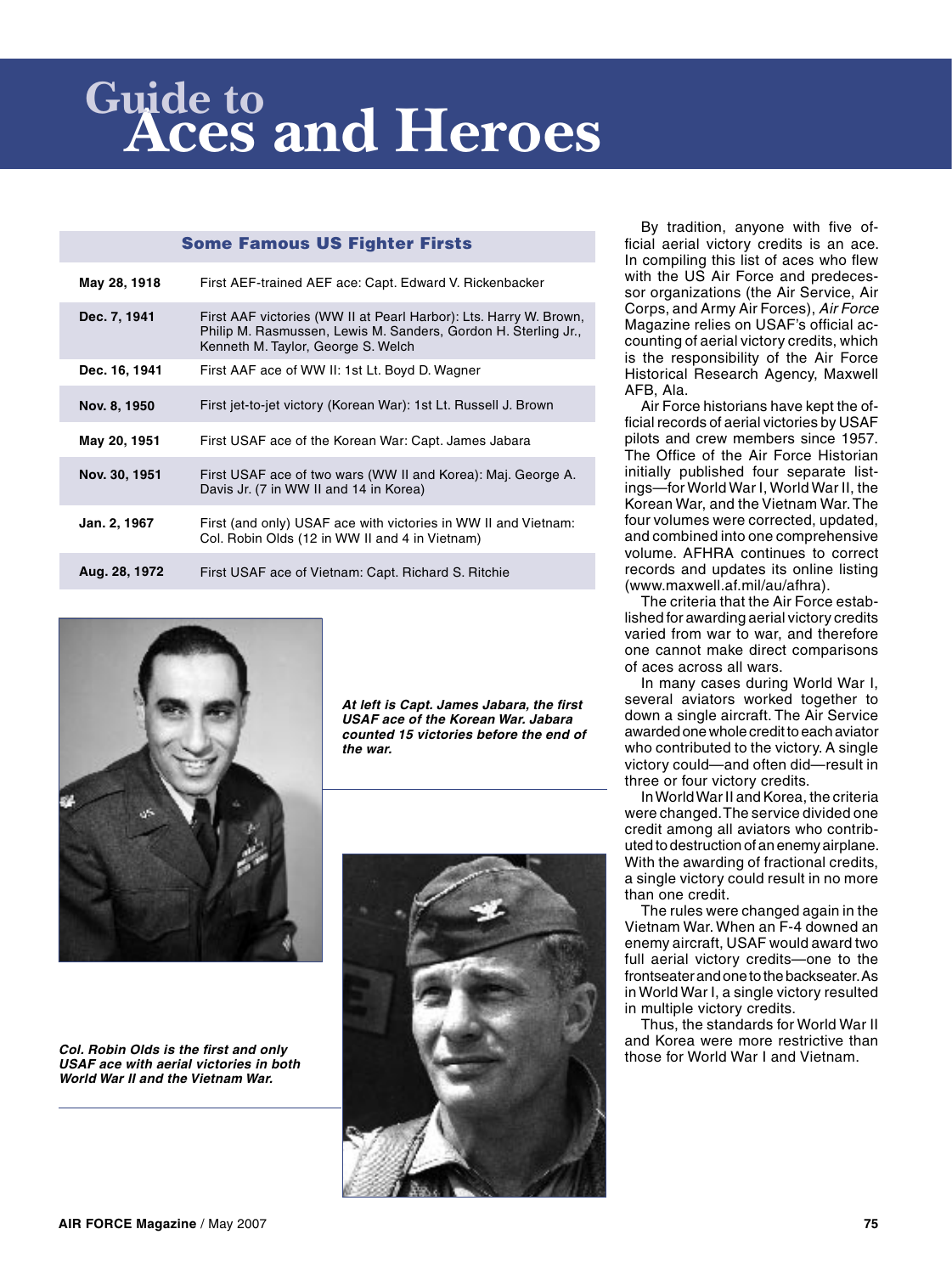# American Aces of World War I



**Capt. Eddie Rickenbacker** (26)

| Rickenbacker, Capt. Edward V. |
|-------------------------------|
| Luke, 2nd Lt. Frank Jr.       |
| Vaughn, 1st Lt. George A.     |
| Kindley, 1st Lt. Field E.     |
| Springs, 1st Lt. Elliott W.   |
| Landis, 1st Lt. Reed G.       |
| Swaab, 1st Lt. Jacques M.     |
| Baer, 1st Lt. Paul P.         |
| Cassady, 1st Lt. Thomas G.    |
| Hamilton, 1st Lt. Lloyd A.    |
| Wright, 1st Lt. Chester E.    |
| Clay, 1st Lt. Henry R. Jr.    |
| Coolidge, Capt. Hamilton      |
| Donaldson, 2nd Lt. John O.    |
| Erwin, 1st Lt. William P.     |
| Hunter, 1st Lt. Frank O'D.    |
| Jones, 2nd Lt. Clinton        |
| Meissner, Capt. James A.      |
| Stenseth, 1st Lt. Martinus    |
| White, 2nd Lt. Wilbert W.     |
| Burdick, 2nd Lt. Howard       |
|                               |

Chambers, 1st Lt. Reed M. Cook, 1st Lt. Harvey W. Creech, 1st Lt. Jesse O. Holden, 1st Lt. Lansing C. Robertson, 1st Lt. Wendel A. Rummell, 1st Lt. Leslie J. Schoen, 1st Lt. Karl J. Sewall, 1st Lt. Sumner Beane, 1st Lt. James D. Biddle, Capt. Charles J. Brooks, 2nd Lt. Arthur R. Campbell, 1st Lt. Douglas Curtis, 1st Lt. Edward P. Easterbrook, 1st Lt. Arthur E. Guthrie, 1st Lt. Murray K. Hammond, 1st Lt. Leonard C. Hays, 2nd Lt. Frank K. Hudson, 1st Lt. Donald Knotts, 2nd Lt. Howard C. Lindsay, 1st Lt. Robert O. MacArthur, 2nd Lt. John K. Ponder, 2nd Lt. William T. Putnam, 1st Lt. David E. Stovall, 1st Lt. William H. Tobin, 1st Lt. Edgar G. Vasconcells, 1st Lt. Jerry C. Badham, 2nd Lt. William T. Bair, 1st Lt. Hilbert L. Bissell, 1st Lt. Clayton L. Buckley, 1st Lt. Harold R. Cook, 1st Lt. Everett R. D'Olive, 1st Lt. Charles R. Furlow, 1st Lt. George W. George, 1st Lt. Harold H. Grey, 1st Lt. Charles G. Haight, 1st Lt. Edward M. Healy, 1st Lt. James A.

**uses the World War I counting rule.**

### Keating, 1st Lt. James A. Knowles, 1st Lt. James Jr. Larner, 1st Lt. G. DeFreest Luff, 1st Lt. Frederick E. O'Neill, 2nd Lt. Ralph A. Owens, 2nd Lt. John S. Porter, 2nd Lt. Kenneth L. Ralston, 1st Lt. Orville A. Seerley, 1st Lt. John J. Strahm, Capt. Victor H. Todd, 2nd Lt. Robert M. Vernam, 1st Lt. Remington D. Wehner, 1st Lt. Joseph F. 5 5 5 5 5 5 5 5 5 5 5 5 5

**In World War I, pilots who shared victories were each given one credit. This list** 



**2nd Lt. Frank Luke Jr.** (18)

# Army Air Forces Aces of World War II



**Maj. Richard Bong** (40)

# **Ranks are as of last victory in World War II.**

| Bong, Maj. Richard I.         | 40    |
|-------------------------------|-------|
| McGuire, Maj. Thomas B. Jr.   | 38    |
| Gabreski, Lt. Col. Francis S. | 28    |
| Johnson, Capt. Robert S.      | 27    |
| MacDonald, Col. Charles H.    | 27    |
| Preddy, Maj. George E.        | 26.83 |
| Meyer, Lt. Col. John C.       | 24    |
| Schilling, Col. David C.      | 22.50 |
| Johnson, Lt. Col. Gerald R.   | 22    |
| Kearby, Col. Neel E.          | 22    |
| Robbins, Maj. Jay T.          | 22    |
| Christensen, Capt. Fred J.    | 21.50 |
| Wetmore, Capt. Ray S.         | 21.25 |
| Voll, Capt. John J.           | 21    |
| Mahurin, Maj. Walker M.       | 20.75 |
|                               |       |

| Lynch, Lt. Col. Thomas J.     | 20    |
|-------------------------------|-------|
| Westbrook, Lt. Col. Robert B. | 20    |
| Gentile, Capt. Don S.         | 19.83 |
| Duncan, Col. Glenn E.         | 19.50 |
| Carson, Capt. Leonard K.      | 18.50 |
| Eagleston, Maj. Glenn T.      | 18.50 |
| Beckham, Maj. Walter C.       | 18    |
| Green, Maj. Herschel H.       | 18    |
| Herbst, Lt. Col. John C.      | 18    |
| Zemke, Col. Hubert            | 17.75 |
| England, Maj. John B.         | 17.50 |
| Beeson, Capt. Duane W.        | 17.33 |
| Thornell, 1st Lt. John F. Jr. | 17.25 |
| Varnell, Capt. James S. Jr.   | 17    |
| Johnson, Maj. Gerald W.       | 16.50 |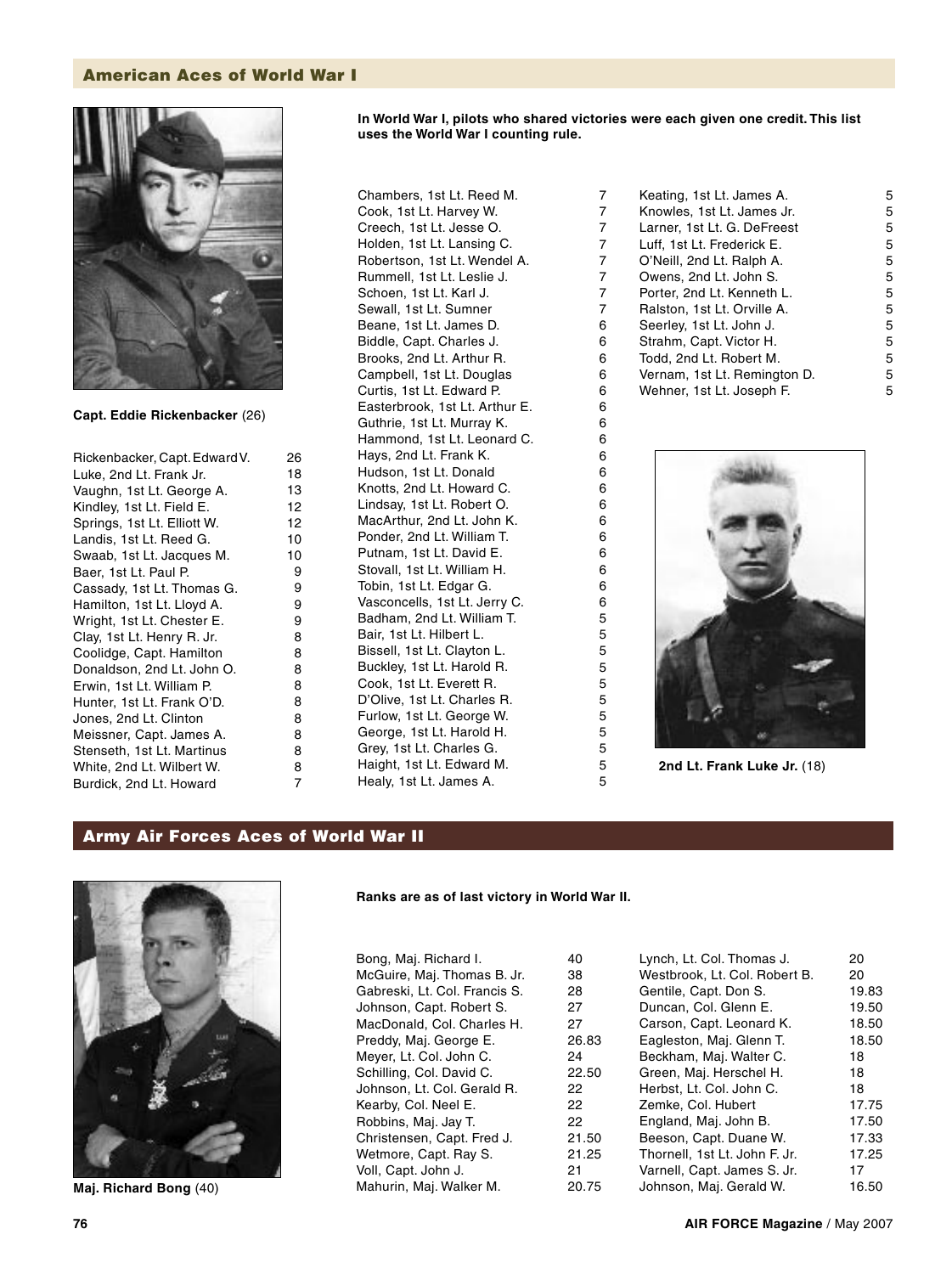# Army Air Forces Aces of World War II Continued



**Maj. Thomas McGuire Jr.** (38)

| Godfrey, Capt. John T.          | 16.33 |
|---------------------------------|-------|
| Anderson, Capt. Clarence E. Jr. | 16.25 |
| Dunham, Lt. Col. William D.     | 16    |
| Harris, Lt. Col. Bill           | 16    |
| Welch, Capt. George S.          | 16    |
| Beerbower, Capt. Don M.         | 15.50 |
| Brown, Maj. Samuel J.           | 15.50 |
| Peterson, Capt. Richard A.      | 15.50 |
| Whisner, Capt. William T. Jr.   | 15.50 |
| Bradley, Lt. Col. Jack T.       | 15    |
| Cragg, Maj. Edward              | 15    |
| Foy, Maj. Robert W.             | 15    |
| Hofer, 2nd Lt. Ralph K.         | 15    |
| Homer, Capt. Cyril F.           | 15    |
| Landers, Lt. Col. John D.       | 14.50 |
| Powers, Capt. Joe H.            | 14.50 |
| Brown, Capt. Henry W.           | 14.20 |
| Carr, 1st Lt. Bruce W.          | 14    |
| Curtis, Maj. Robert C.          | 14    |
| Dahlberg, Capt. Kenneth H.      | 14    |
| DeHaven, Capt. Robert M.        | 14    |
| Emmer, Capt. Wallace N.         | 14    |
| Goodson, Maj. James A.          | 14    |
| Jeffrey, Lt. Col. Arthur F.     | 14    |
| McComas, Lt. Col. Edward O.     | 14    |
|                                 |       |



**Col. Hubert Zemke** (17.75)

| Roberts, Capt. Daniel T. Jr.  | 14    | Moore, Maj. Robert W.       | 12              |
|-------------------------------|-------|-----------------------------|-----------------|
| West, Capt. Richard L.        | 14    | Olds, Maj. Robin            | 12              |
| Bochkay, Maj. Donald H.       | 13.83 | Schreiber, Capt. Leroy A.   | 12              |
| Strait, Maj. Donald J.        | 13.50 | Skogstad, 1st Lt. Norman C. | 12 <sup>2</sup> |
| Bryan, Capt. Donald S.        | 13.33 | Sloan, 1st Lt. William J.   | 12              |
| Carpenter, Maj. George        | 13.33 | Watkins, Capt. James A.     | 12              |
| Brooks, 1st Lt. James L.      | 13    | Megura, Capt. Nicholas      | 11.83           |
| Hampshire, Capt. John F. Jr.  | 13    | Blakeslee, Col. Donald J.M. | 11.50           |
| Head, Capt. Cotesworth B. Jr. | 13    | Conger, Maj. Paul A.        | 11.50           |
| Holloway, Col. Bruce K.       | 13    | Kirla, 1st Lt. John A.      | 11.50           |
| Millikan, Capt. Willard W.    | 13    | McDonald, Maj. Norman L.    | 11.50           |
|                               |       |                             |                 |



**Capt. Robert Johnson** (27) **and Lt. Col. Francis Gabreski** (28)

| Moran, 1st Lt. Glennon T.  | 13    |
|----------------------------|-------|
| Parker, Capt. Harry A.     | 13    |
| Stephens, Maj. Robert W.   | 13    |
| Williamson, Capt. Felix D. | 13    |
| Brueland, Maj. Lowell K.   | 12.50 |
| Brown, Maj. Quince L.      | 12.33 |
| Brezas, 1st Lt. Michael    | 12    |
| Chase, Lt. Col. Levi R.    | 12    |
| East, Capt. Clyde B.       | 12    |
| Gleason, Capt. George W.   | 12    |
| Hively, Maj. Howard D.     | 12    |
| Ladd, Capt. Kenneth G.     | 12    |
|                            |       |



**Maj. Richard E. Turner** (11)

| Stewart, Maj. James C.          | 11.50 |
|---------------------------------|-------|
| Yeager, Capt. Charles E.        | 11.50 |
| Norley, Maj. Louis H.           | 11.33 |
| Frantz, 1st Lt. Carl M.         | 11    |
| Goebel, Capt. Robert J.         | 11    |
| Lawler, Capt. John B.           | 11    |
| Lent, 1st Lt. Francis J.        | 11    |
| Leverette, Lt. Col. William L.  | 11    |
| Loisel, Maj. John S.            | 11    |
| Lowry, 1st Lt. Wayne L.         | 11    |
| McCorkle, Col. Charles M.       | 11    |
| McKennon, Maj. Pierce W.        | 11    |
| Mitchell, Lt. Col. John W.      | 11    |
| Molland, Capt. Leland P.        | 11    |
| Quirk, Capt. Michael J.         | 11    |
| Riddle, 1st Lt. Robert E.       | 11    |
| Shubin, 1st Lt. Murray J.       | 11    |
| Smith, Capt. Cornelius M. Jr.   | 11    |
| Sparks, 1st Lt. Kenneth C.      | 11    |
| Turner, Maj. Richard E.         | 11    |
| O'Connor, Capt. Frank Q.        | 10.75 |
| Ceuleers, Lt. Col. George F.    | 10.50 |
| Clark, Lt. Col. James A. Jr.    | 10.50 |
| Doersch, Capt. George A.        | 10.50 |
| Halton, Maj. William T.         | 10.50 |
| Hovde, Maj. William J.          | 10.50 |
| Littge, Capt. Raymond H.        | 10.50 |
| Storch, Lt. Col. John A.        | 10.50 |
| Glover, Maj. Fred W.            | 10.33 |
| Anderson, 1st Lt. Charles F.    | 10    |
| Aschenbrener, Capt. Robert W.   | 10    |
| Blickenstaff, Lt. Col. Wayne K. | 10    |
| England, Maj. James J.          | 10    |
|                                 |       |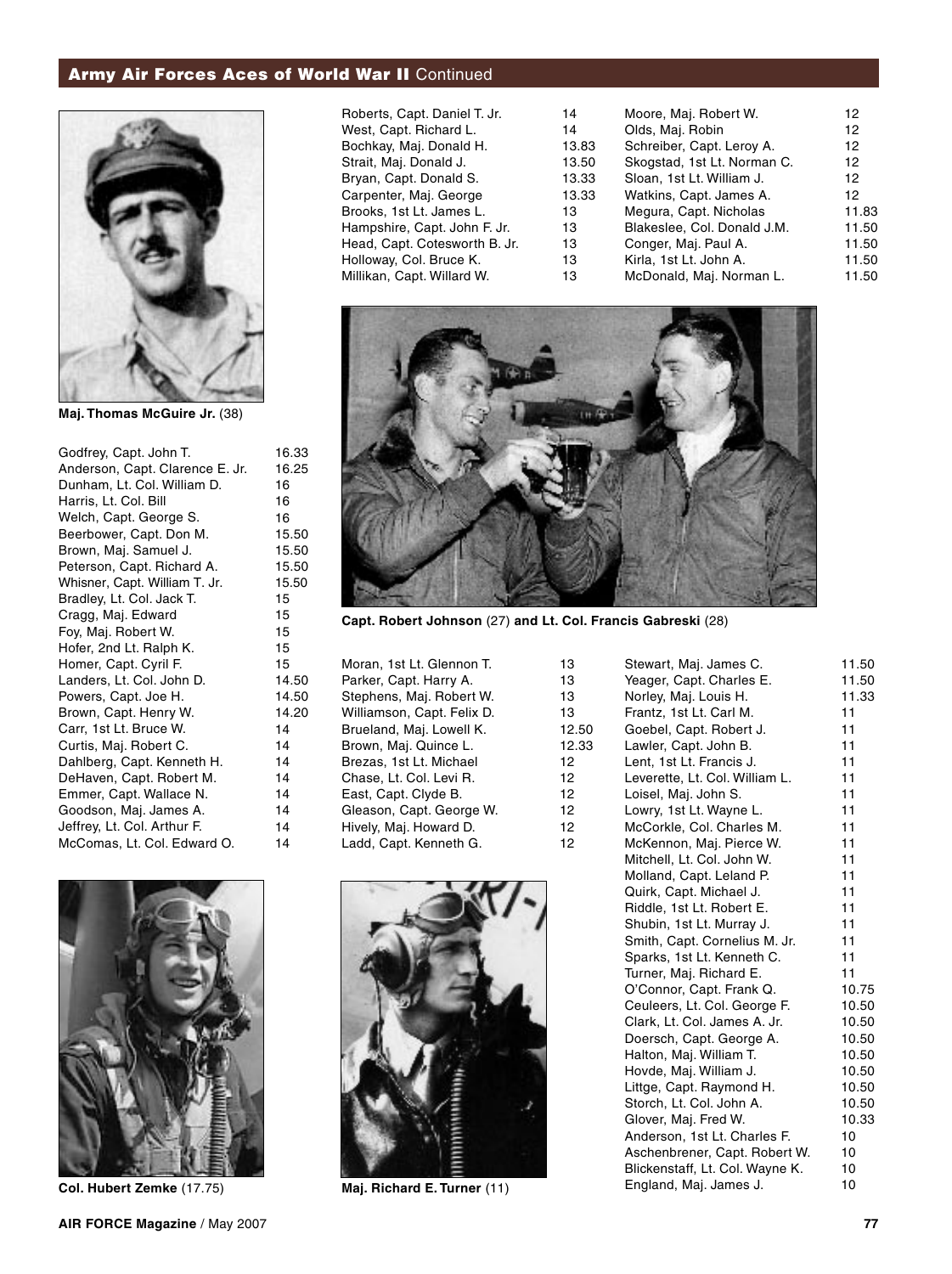# Army Air Forces Aces of World War II Continued



**Capt. John Godfrey** (16.33)

Giroux, Capt. William K. Gladych,\* SL Michael Goehausen, Capt. Walter J. Jr. Harris, Capt. Ernest A. Lines, 1st Lt. Ted E. Rankin, 1st Lt. Robert J. Reynolds, 1st Lt. Andrew J. Scott, Col. Robert L. Jr. Stanch, Capt. Paul M. Summer, Capt. Elliot Bankey, Capt. Ernest E. Jr. Spencer, 1st Lt. Dale F. Adams, Capt. Fletcher E. Andrew, Maj. Stephen W. Banks, Maj. William M. Beyer, Capt. William R. Boggs, Capt. Hampton E. Champlin, Capt. Frederic F. Collins, Maj. Frank J. Curdes, 1st Lt. Louis E. Dahl, Capt. Perry J. Dalglish, Maj. James B. Dunkin, Capt. Richard W. Emmons, 1st Lt. Eugene H. Fanning, 1st Lt. Grover E. Feld, 1st Lt. Sylvan Fiebelkorn, 1st Lt. Ernest C. Forster, 1st Lt. Joseph M. Gallup, Lt. Col. Kenneth W. Hill, Capt. Allen E. Hurlbut, Flight Officer Frank D. Juchheim, Capt. Alwin M. Kiser, Capt. George E. Lesicka, 1st Lt. Joseph J. Meroney, Capt. Virgil K. Morrill, 1st Lt. Stanley B. Overfield, 1st Lt. Loyd J. Paris, Capt. Joel B. III Roberts, Lt. Col. Eugene P. Smith, Lt. Col. Meryl M. Stewart, Capt. John S. White, Capt. Robert H.

\*Squadron Leader Gladych was Polish and flew in service with American units, but because the Polish government in exile was headquartered in London, Polish pilots had British designations.

Bennett, Capt. Joseph H. Cesky, Capt. Charles J. Dorsch, Capt. Frederick J. Jr. Hayes, Lt. Col. Thomas L. Jr. Hoefker, Capt. John H. Jenkins, 2nd Lt. Otto D. Johnson, 1st Lt. Arthur G. Jr. Luksic, 1st Lt. Carl J. McDowell, 1st Lt. Don McGrattan, Capt. Bernard L. Moats, 1st Lt. Sanford K. Schlegel, Capt. Albert L. Ainlay, 1st Lt. John M. Allen, 1st Lt. David W. Benz, Maj. Walter G. Jr. Booth, 1st Lt. Robert J. Bostwick, Maj. George E. Broadhead, Maj. Joseph E. Carroll, 1st Lt. Walter J. Jr. Cruikshank, Maj. Arthur W. Jr. Damstrom, 1st Lt. Fernley H. Douglas, Lt. Col. Paul P. Jr. Elder, Maj. John L. Jr. Fiedler, Capt. Arthur C. Jr. Fowle, 1st Lt. James M. Gardner, Capt. William A. Gaunt, Capt. Frank L. Gerard, Capt. Francis R. Grosshuesch, Capt. Leroy V. Harris, Capt. Frederick A. Hart, 1st Lt. Kenneth F. Ilfrey, Capt. Jack M. Jackson, Maj. Michael J. Jones, Capt. John L. Kinnard, Lt. Col. Claiborne H. Jr. Maloney, Capt. Thomas E. Momyer, Col. William W. Morehead, 1st Lt. James B. Novotny, 1st Lt. George P. O'Neill, 1st Lt. John G. Paisley, 1st Lt. Melvyn R. Richardson, Maj. Elmer W. Roddy, Capt. Edward F. Rowland, Col. Robert R. Sangermano, 1st Lt. Philip

Wolfe, Capt. Judge E.



**Lt. Col. Boyd Wagner** (8)

| Schiltz, 1st Lt. Glen D. Jr.  | 8    |
|-------------------------------|------|
| Shaw, 1st Lt. Robert M.       | 8    |
| Shomo, Capt. William A.       | 8    |
| Smith, Maj. Carroll C.        | 8    |
| Stanton, Maj. Arland          | 8    |
| Sublett, Capt. John L.        | 8    |
| Tapp, Maj. James B.           | 8    |
| Tovrea, 1st Lt. Philip E. Jr. | 8    |
| Tyler, Maj. James O.          | 8    |
| Vogt, Maj. John W. Jr.        | 8    |
| Wagner, Lt. Col. Boyd D.      | 8    |
| Warford, Maj. Victor E.       | 8    |
| Weaver, Capt. Charles E.      | 8    |
| Lang, Capt. Joseph L.         | 7.83 |
| Stewart, Lt. Col. Everett W.  | 7.83 |
| Bryan, Maj. William E. Jr.    | 7.5  |
| Cutler, Capt. Frank A.        | 7.5  |
| Davis, Capt. Glendon V.       | 7.5  |
| Glenn, Maj. Maxwell H.        | 7.5  |
| Karger, 1st Lt. Dale E.       | 7.5  |
| Lamb, Maj. George M.          | 7.5  |
| Lasko, Capt. Charles W.       | 7.5  |
| Lowell, Lt. Col. John H.      | 7.5  |
| Miklajcyk, Capt. Henry J.     | 7.5  |
| Righetti, Lt. Col. Elwyn G.   | 7.5  |



**Capt. William Shomo** (8)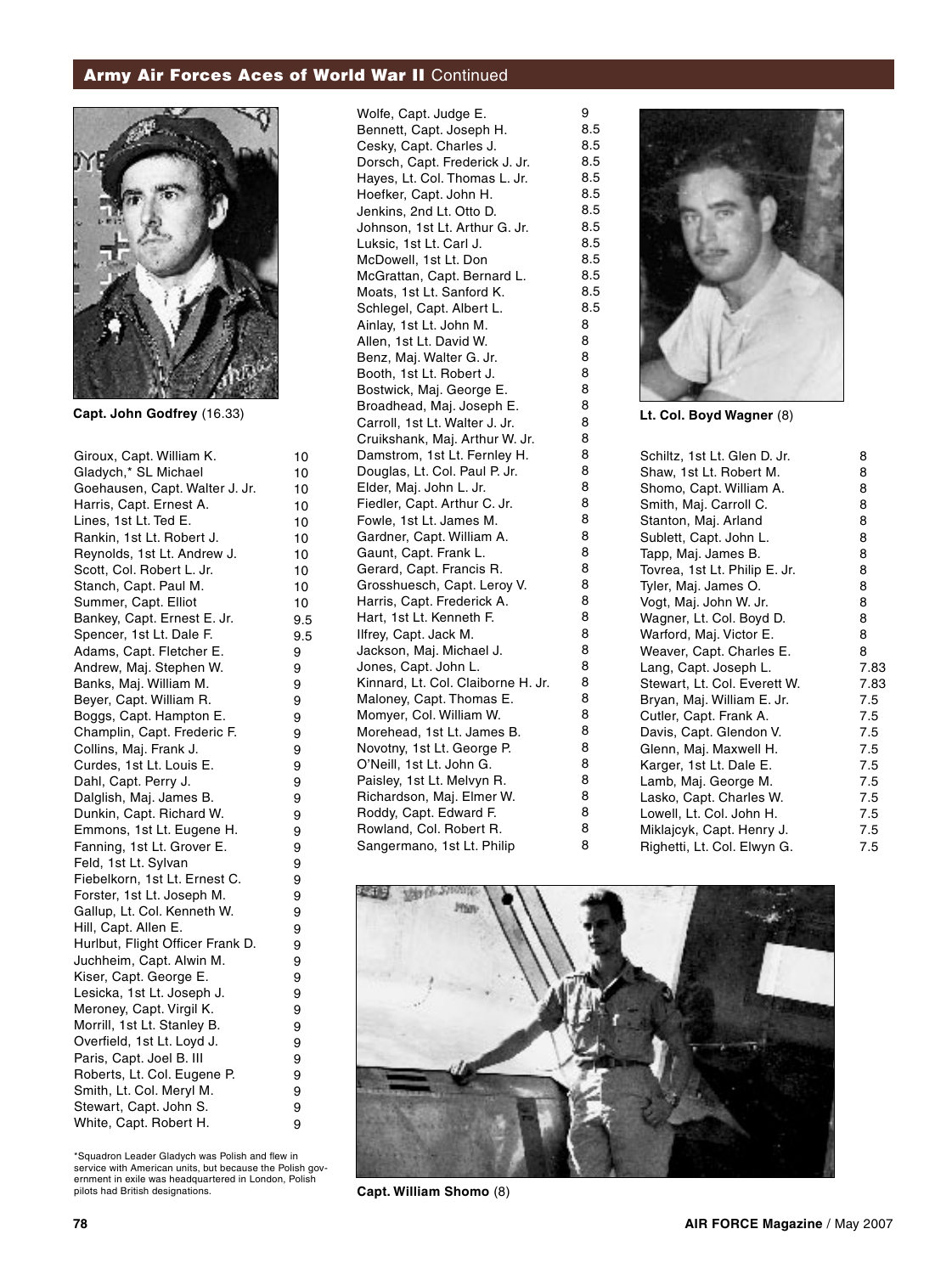Garrison, 1st Lt. Vermont Morris, Capt. James M. Goodnight, 1st Lt. Robert E. Adams, Capt. Burnell W. Allen, 1st Lt. Calvin D. Jr. Anderson, 1st Lt. William Y. Becker, Capt. Robert H. Blair, Capt. Samuel V. Browning, Capt. James W. Carder, 1st Lt. John B. Chapman, Maj. Philip G. Cramer, Maj. Darrell S. Crenshaw, 1st Lt. Claude J. Davis, 1st Lt. George A. Jr. Dean, 1st Lt. Zach W. Duke, Capt. Walter F. Dunaway, 1st Lt. John S. Edens, 2nd Lt. Billy G. Elliott, 1st Lt. Vincent T. Fisher, Capt. Edwin O. Fisk, Capt. Jack A. Franklin, 1st Lt. Dwaine R. Graham, Lt. Col. Gordon M. Grant, 1st Lt. Marvin E. Gregg, 1st Lt. Lee O. Griffin, Maj. Joseph H. Hennon, Capt. William J. Hill, Maj. Frank A. Hockery, Capt. John J. Howard, Col. James H. Jackson, Lt. Col. Willie O. Jr. Jamison, Capt. Gilbert L. Jett, Capt. Verl E. Johnson, Capt. Clarence O. Keen, 1st Lt. Robert J. King, Capt. Benjamin H. Kinsey, 2nd Lt. Claude R. Jr. Klibbe, 2nd Lt. Frank W. Kuentzel, 2nd Lt. Ward A. Lamb, Capt. Robert A. Lewis, Maj. Warren R. Lewis, Lt. Col. William H. Liebers, 2nd Lt. Lawrence P. Little, 1st Lt. James W. Lombard, Maj. John D. Maguire, Capt. William J. Marshall, Maj. Bert W. Jr. McLaughlin, Capt. Murray D. Moore, Maj. John T. O'Brien, 1st Lt. Gilbert M. Older, Lt. Col. Charles H. Pierce, 1st Lt. Joseph F. Pierce, 1st Lt. Sammy A. Poindexter, Capt. James N. Popek, Maj. Edward S. Purdy, 1st Lt. John E. Reynolds, 1st Lt. Robert Rogers, Capt. Felix M. Ross, Maj. Herbert E. Sears, 1st Lt. Meldrum L. Shafer, Lt. Col. Dale E. Jr. Shipman, 1st Lt. Ernest Shuler, 1st Lt. Lucien B. Simmons, 1st Lt. John M. Smith, Maj. Leslie C. Smith, 1st Lt. Richard F. Stone, 2nd Lt. Robert J. Strand, Capt. William H. Truluck, 1st Lt. John H. Turner, Lt. Col. William L.

Tyler, 1st Lt. Gerald E. Vaughn, Maj. Harley C. Waters, 1st Lt. Edward T. Wheadon, Capt. Elmer M. Whittaker, Capt. Roy E. Wicker, Maj. Samuel J. Wilkinson, Capt. James W. Wire, 1st Lt. Calvin C. Woods, Lt. Col. Sidney S. Woody, Capt. Robert E. Zoerb, Capt. Daniel J. Murphy, Lt. Col. John B. Cummings, Capt. Donald M. Gray, Maj. Rockford V. Hoffman, 1st Lt. James E. Jr. Hubbard, Lt. Col. Mark E. Hunt, 1st Lt. Edward E. Koenig, 1st Lt. Charles W. Kruzel, Lt. Col. Joseph J. Moseley, Capt. Mark L. Rader, 1st Lt. Valentine S. Riley, 1st Lt. Paul S. Welden, 1st Lt. Robert D. Adams, 1st Lt. Charles E. Jr. Alison, Lt. Col. John R. Anderson, 1st Lt. Wyman D. Andrews, 1st Lt. Stanley O. Baker, 1st Lt. Ellis C. Jr. Baseler, Lt. Col. Robert L. Bille, Maj. Henry S. Blumer, Capt. Laurence E. Brown, 1st Lt. Harley L. Brown, Capt. Harry W. Brown, Capt. Meade M. Buck, Capt. George T. Jr. Callaway, Maj. Raymond H. Campbell, 1st Lt. Richard A. Candelaria, 1st Lt. Richard G. Care, Capt. Raymond C. Carlson, Capt. Kendall E. Carter, Capt. James R. Chick, Lt. Col. Lewis W. Jr. Coffey, Lt. Col. Robert L. Jr. Collinsworth, Capt. J.D. Cook, Capt. Walter V. Crawford, 2nd Lt. Ray Crim, Maj. Harry C. Jr. Cundy, 1st Lt. Arthur C. Czarnecki, 1st Lt. Edward J.

7.33 7.33 7.25

 $\overline{7}$ 

 $\overline{7}$  $\overline{7}$ 

 $\overline{7}$ 

 $\overline{7}$ 

 $\overline{7}$ 

 $\overline{7}$ 

 $\overline{7}$ 

 $\overline{7}$  $\overline{7}$  $\overline{7}$  $\overline{7}$  $\overline{7}$  $\overline{7}$  $\overline{7}$  $\overline{7}$  $\overline{7}$  $\overline{7}$  $\overline{7}$ 

 $\overline{7}$ 

 $\overline{7}$ 

 $\overline{7}$ 

 $\overline{7}$ 

 $\overline{7}$ 

 $\overline{7}$ 

 $\overline{7}$ 

 $\overline{7}$ 

 $\overline{7}$ 

 $\overline{7}$ 

 $\overline{7}$ 

 $\overline{7}$ 

 $\overline{7}$ 

 $\overline{7}$ 

7777777777777777777777777777777777777777777777777777777777777777777

 $\overline{7}$ 

 $\overline{7}$ 

 $\overline{7}$ 

 $\overline{7}$ 

 $\overline{7}$ 

 $\overline{7}$ 

 $\overline{7}$ 

 $\overline{7}$ 

 $\overline{7}$ 

 $\overline{7}$ 

 $\overline{7}$ 

 $\overline{7}$ 

 $\overline{7}$ 

 $\overline{7}$ 

 $\overline{7}$ 

 $\overline{7}$ 

 $\overline{7}$ 

 $\overline{7}$ 

 $\overline{7}$ 

 $\overline{7}$ 

 $\overline{7}$ 

 $\overline{7}$ 

 $\overline{7}$ 

 $\overline{7}$ 

 $\overline{7}$ 

 $\overline{7}$ 

 $\overline{7}$ 

 $\overline{7}$ 

 $\overline{7}$ 

 $\overline{7}$ 

 $\overline{7}$ 

 $\overline{7}$ 

 $\overline{7}$ 

 $\overline{7}$ 



**Col. James Howard** (7)



77777777777

 $\overline{7}$ 

 $\overline{7}$ 

 $\overline{7}$ 

 $\overline{7}$ 

 $\overline{7}$ 

 $\overline{7}$ 

 $\overline{7}$  $\overline{7}$ 

 $\overline{7}$  $\overline{7}$  $\overline{7}$ 

6.75 6.5 6.5 6.5 6.5 6.5 6.5 6.5 6.5 6.5 6.5 6.25

66666666666666666666666666

6

6

6

6

6

6

6

6

6

6

6

6

6

6

6

6

6

6

 $\kappa$ 

6

6

6

6

6

6

6

**1st Lt. Urban Drew** (6)

Davis, 1st Lt. Barrie S.  $\boldsymbol{\kappa}$ 6666666666666666666666666666666666666666666666666Dean, 2nd Lt. Cecil O. 6 Degraffenreid, 2nd Lt. Edwin L. 6 Dent, Capt. Elliott E. Jr. 6 Dillard, Capt. William J. 6 Drew, 1st Lt. Urban L. 6 Drier, Capt. William C. **G** Eason, 1st Lt. Hoyt A. 6 Emerson, Capt. Warren S. 6 Emmert, 1st Lt. Benjamin H. Jr. 6 Evans, Lt. Col. Andrew J. Jr. 6 Evans, Maj. Roy W. 6 Everhart, Capt. Lee R. 6 Fleischer, Capt. Richard H. 6 Foulis, Capt. William B. Jr. 6 Froning, 1st Lt. Alfred C. 6 Gallup, Capt. Charles S. 6 Goss, Maj. Edmund R. 6 Gresham, 1st Lt. Billy M. 6 Gumm, 1st Lt. Charles F. Jr. 6 Hagerstrom, 1st Lt. James P. 6 Hall, 1st Lt. George F. 6 Hanes, 1st Lt. William F. Jr. 6 Harmeyer, 1st Lt. Raymond F. 6 Hart, Capt. Cameron M. 6 Haviland, Capt. Fred R. Jr. 6 Hill, Col. David L. 6 Hogg, Capt. Roy B. 6 Holloway, 1st Lt. James D. 6 Howard, 1st Lt. Robert L. 6 Howes, 1st Lt. Bernard H.  $\boldsymbol{\kappa}$ Hurd, 1st Lt. Richard F. 6 Ince, 1st Lt. James C. 6 Johnston, Lt. Col. Robert D. 6 Jones, 1st Lt. Cyril W. Jr. 6 Jordan, Maj. Wallace R. 6 Karr, Capt. Robert A. 6 Kemp, 2nd Lt. William T. 6 Kienholz, 1st Lt. Donald D. 6 Lane, 1st Lt. John H. 6 Larson, Maj. Donald A. 6 Larson, 2nd Lt. Leland A. 6 Lubner, Capt. Martin W.  $\boldsymbol{\kappa}$ Lucas, Capt. Paul W. 6 Lustic, 1st Lt. Stanley J. 6 McDaniel, 1st Lt. Gordon H. 6 McGee, Capt. Donald C. 6 McKeon, Capt. Joseph T. 6 Meigs, 1st Lt. Henry II 6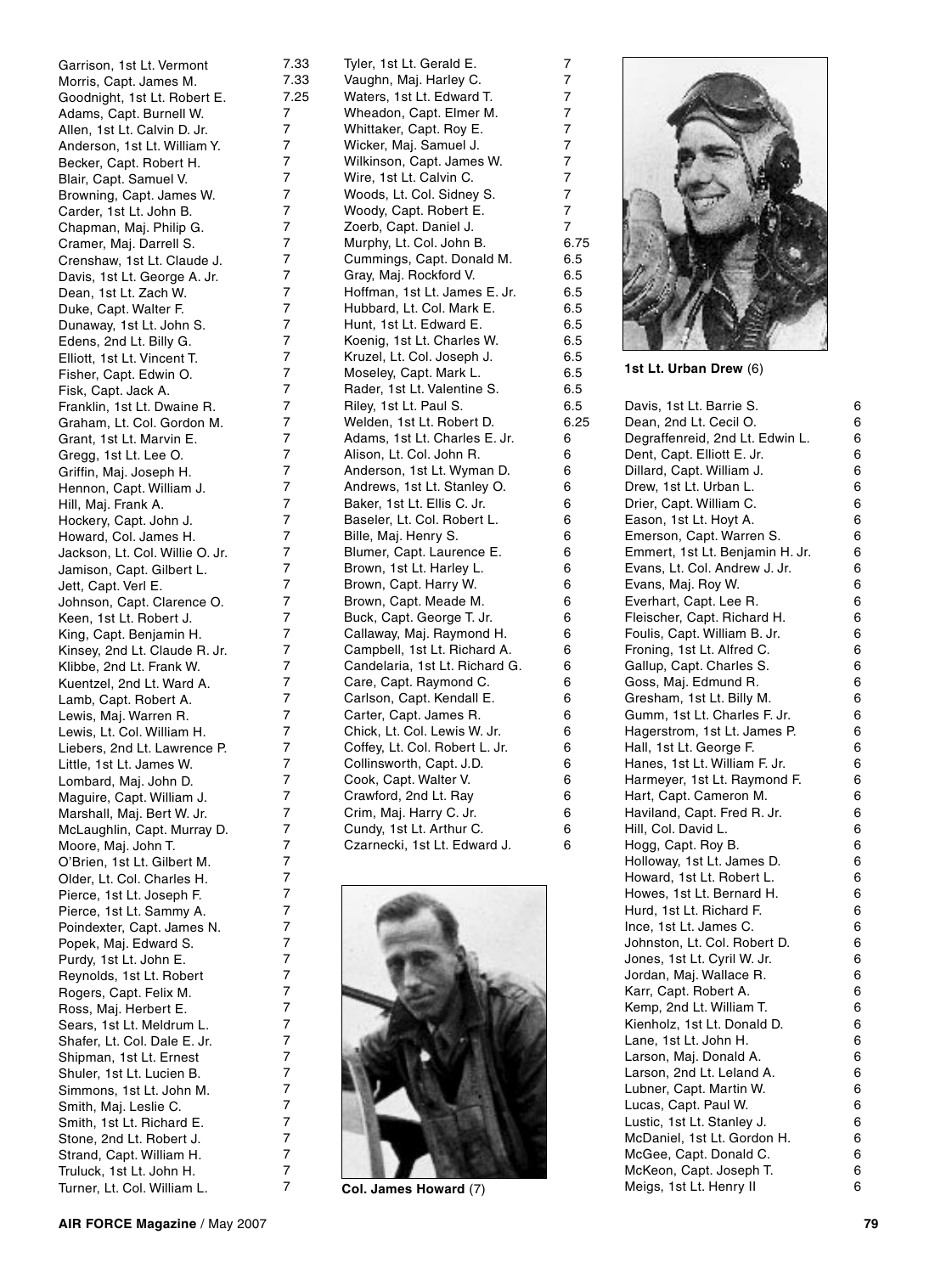# **Army Air Forces Aces of World War II Continued**



**Maj. John Alison** (6), **Maj. David Hill** (6), **and Capt. Albert Baumler** (5)

Meuten, 1st Lt. Donald W. Miller, Capt. Armour C. Mills, Maj. Henry L. Mugavero, 1st Lt. James D. Murphey, Capt. Paul C. Jr. Murphy, Capt. Alva C. Ohr, Capt. Fred F. Olson, Capt. Norman E. Pietz, 1st Lt. John Jr. Pissanos, 1st Lt. Spiros N. Pugh, Capt. John F. Reed, Capt. William N. Reeves, 1st Lt. Horace B. Reeves, 1st Lt. Leonard R. Roberson, 1st Lt. Arval J. Scheible, Capt. Wilbur R. Schildt, 1st Lt. William J. Schimanski, Capt. Robert G. Simmons, 1st Lt. William J. Smith, 1st Lt. John C. Starck, Capt. Walter E. Starnes, Capt. James R. Taylor, Capt. Ralph G. Jr. Thwaites, Capt. David F. Turley, 2nd Lt. Grant M. Vincent, Col. Clinton D. Wainwright, 2nd Lt. John H. Jr. Walker, 1st Lt. Thomas H. Wandrey, Capt. Ralph H. Welch, Capt. Robert E. Wenige, 1st Lt. Arthur E. Whalen, 1st Lt. William E. White, 2nd Lt. Thomas A. Williams, 1st Lt. James M. Witt, Capt. Lynn E. Jr. Wright, Capt. Ellis W. Jr. Zubarik, 1st Lt. Charles J. Fortier, Capt. Norman J. Koraleski, Capt. Walter J. Jr. Amoss, 1st Lt. Dudley M. Bickel, 1st Lt. Carl G. Burdick, 1st Lt. Clinton D. Buttke, Capt. Robert L. Compton, Capt. Gordon B. Edwards, 1st Lt. Edward B. Jr. Gailer, 1st Lt. Frank L.

Graham, Capt. Lindol F. Hatala, Capt. Paul R. Heller, Capt. Edwin L. Holmes, 1st Lt. Besby F. Horne, 1st Lt. Francis W. King, 1st Lt. William B. Lampe, 1st Lt. Richard C. Lenfest, Capt. Charles W. Long, Capt. Maurice G. McCauley, 1st Lt. Frank E. Minchew, Capt. Leslie D. O'Brien, Capt. William R. Pascoe, 1st Lt. James J. Pompetti, 1st Lt. Peter E. Ruder, 1st Lt. Leroy A. Shoup, 1st Lt. Robert L. Smith, 1st Lt. Donovan F. Tanner, Capt. William F. Vanden Heuvel, 1st Lt. George R. Waits, 1st Lt. Joe W. Wang, 1st Lt. Kuang Fu Winks, 1st Lt. Robert P. Biel, 1st Lt. Hipolitus T. Vinson, Capt. Arnold E. Dorris, Maj. Harry W. 5.5 5.5 5.5 5.5 5.5 5.5 5.5 5.5 5.5 5.5 5.5 5.5 5.5 5.5 5.5 5.5 5.5 5.5 5.5 5.5 5.5 5.5 5.33 5.33 5.25



**Col. Clinton Vincent** (6)

| Miller, 2nd Lt. Thomas F.     | 5.25 |
|-------------------------------|------|
| Thompson, 1st Lt. Robert D.   | 5.25 |
| Duffy, Capt. James E. Jr.     | 5.2  |
| Abernathy, Capt. Robert W.    | 5    |
| Adams, 1st Lt. Robert H.      | 5    |
| Allen, 1st Lt. William H.     | 5    |
| Ambort, 2nd Lt. Ernest J.     | 5    |
| Ammon, 1st Lt. Robert H.      | 5    |
| Andersen, 1st Lt. Leslie E.   | 5    |
|                               |      |
| Anderson, 1st Lt. Richard H.  | 5    |
| Arasmith, 1st Lt. Lester L.   | 5    |
| Archibald, 1st Lt. David B.   | 5    |
| Aron, 1st Lt. William E.      | 5    |
| Aust, Capt. Abner M. Jr.      | 5    |
| Axtell, 1st Lt. Eugene D.     | 5    |
| Baccus, Lt. Col. Donald A.    | 5    |
| Bade, 1st Lt. Jack A.         | 5    |
| Bank, 1st Lt. Raymond M.      | 5    |
| Barber, 1st Lt. Rex T.        | 5    |
|                               | 5    |
| Barkey, 1st Lt. Robert M.     |      |
| Barnes, 1st Lt. Truman S.     | 5    |
| Baumler, Capt. Albert J.      | 5    |
| Bearden, 2nd Lt. Aaron L.     | 5    |
| Beavers, Capt. Edward H. Jr.  | 5    |
| Benne, 1st Lt. Louis          | 5    |
| Bolyard, Capt. John W.        | 5    |
| Bonner, 1st Lt. Stephen J.    | 5    |
| Bostrom, 1st Lt. Ernest O.    | 5    |
| Bradley, Maj. John L.         | 5    |
| Brown, Capt. Gerald           | 5    |
|                               |      |
| Byrne, 1st Lt. Robert J.      | 5    |
| Byrnes, Capt. Robert C.       | 5    |
| Castle, 2nd Lt. Nial K.       | 5    |
| Chandler, Capt. George T.     | 5    |
| Chandler, 1st Lt. Van E.      | 5    |
| Cleaveland, 2nd Lt. Arthur B. | 5    |
| Clinger, Capt. Dallas A.      | 5    |
| Cloud, Capt. Vivian A.        | 5    |
| Cochran, 2nd Lt. Paul R.      | 5    |
| Colman, 1st Lt. Philip E.     | 5    |
| Comstock, Maj. Harold E.      | 5    |
|                               | 5    |
| Condon, Capt. Henry L. II     |      |
| Coons, Capt. Merle M.         | 5    |
| Cox, Capt. Ralph L.           | 5    |
| Cranfill, Maj. Niven K.       | 5    |
| Cullerton, 1st Lt. William J. | 5    |
| Curton, 1st Lt. Warren D.     | 5    |
| Daniel, Col. William A.       | 5    |
| Daniell, 1st Lt. J.S.         | 5    |
| Davis, Capt. Clayton E.       | 5    |
| Day, 1st Lt. William C. Jr.   | 5    |
| Deakins, 1st Lt. Richard S.   | 5    |
|                               |      |
| Della, 1st Lt. George         | 5    |
| Dick, Capt. Frederick E.      | 5    |
| Dikovitsky, 1st Lt. Michael   | 5    |
| Donaldson, 2nd Lt. I.B. Jack  | 5    |
| Dregne, Lt. Col. Irwin H.     | 5    |
| Dubisher, Maj. Francis E.     | 5    |
| Dubois, 1st Lt. Charles H.    | 5    |
| Duffy, 2nd Lt. Richard E.     | 5    |
| Egan, 1st Lt. Joseph L. Jr.   | 5    |
| Elder, Maj. Robert A.         | 5    |
|                               |      |
| Empey, 1st Lt. James W.       | 5    |
| Ernst, 1st Lt. Herman E.      | 5    |
| Faxon, 1st Lt. Richard D.     | 5    |
| Felts, 1st Lt. Marion C.      | 5    |
| Fenex, Capt. James E. Jr.     | 5    |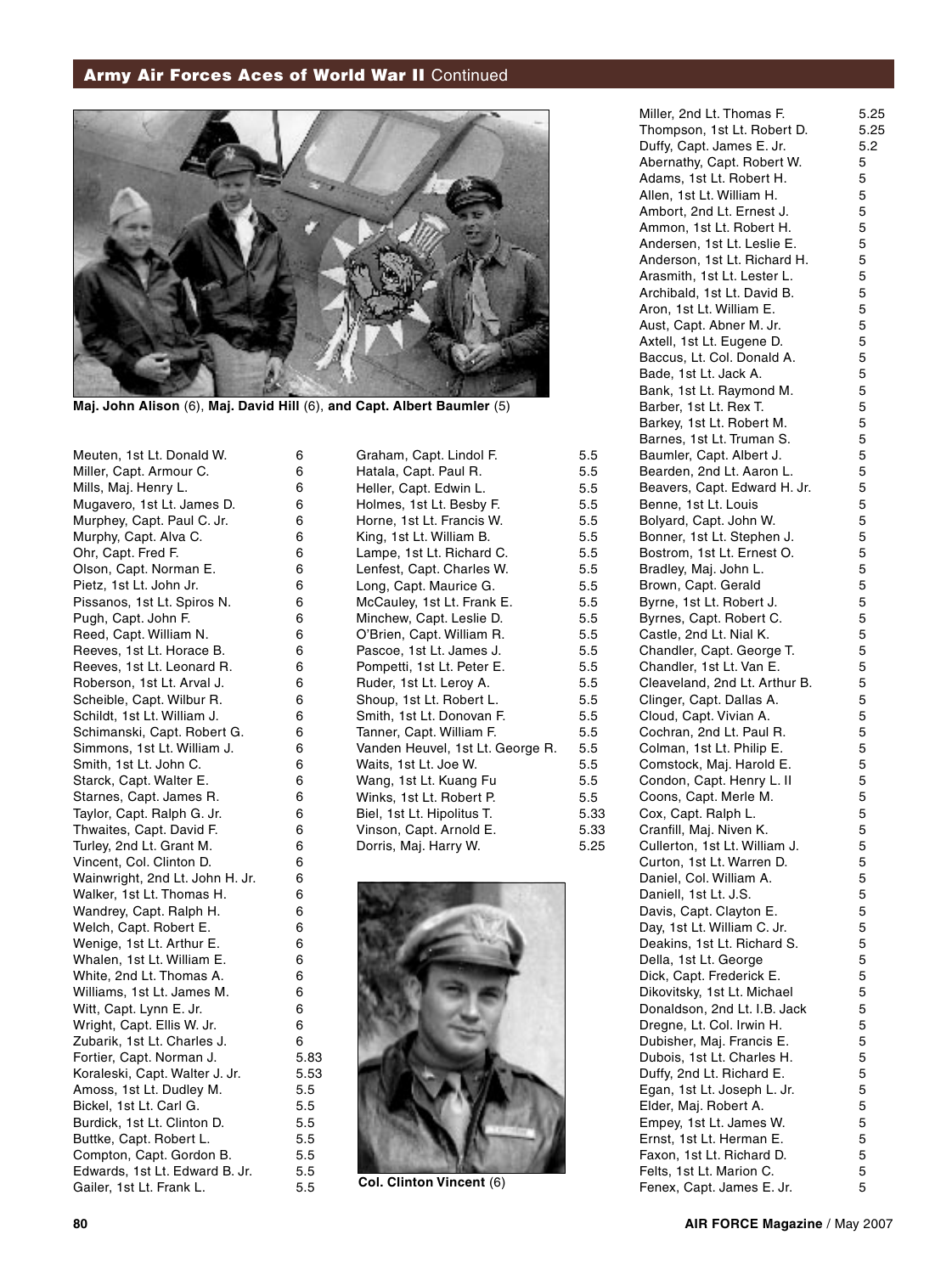

**Capt. Edwin Heller** (5.5)

Fiedler, 1st Lt. William F. Jr. Fields, Capt. Virgil C. Jr. Fischette, 1st Lt. Charles R. Fisher, 1st Lt. Rodney W. Fisk, Capt. Harry E. Flack, Capt. Nelson D. Jr. Ford, Maj. Claude E. Gardner, Maj. Warner F. Gerick, 2nd Lt. Steven Gholson, Capt. Grover D. Gibb, 1st Lt. Robert D. Gladen, 1st Lt. Cyrus R. Goodrich, 1st Lt. Burdett C. Gordon, Capt. Mathew M. Jr. Graham, 2nd Lt. Robert F. Griffith, 1st Lt. Robert C. Gross, Capt. Clayton K. Grosvenor, Capt. William Jr. Gupton, 1st Lt. Cheatham W. Hammer, 1st Lt. Samuel E. Hanna, 2nd Lt. Harry T. Hanseman, 1st Lt. Chris J. Harrington, 1st Lt. Archibald A. Harris, Capt. Thomas L. Hartley, Capt. Raymond E. Jr. Hatch, 2nd Lt. Herbert B. Jr. Hauver, 1st Lt. Charles D. Haworth, 1st Lt. Russell C. Hendricks, Maj. Randall W. Hill, Maj. James E. Hiro, Maj. Edwin W. Hnatio, 1st Lt. Myron M. Hodges, Capt. William R. Hoffman, 1st Lt. Cullen J. House, 1st Lt. A.T. Jr. Howe, 1st Lt. David W. Hoyt, Capt. Edward R. Hunter, Capt. Alvaro J. Icard, 2nd Lt. Joe W. Johnson, Capt. Evan M.V. Jones, Capt. Curran L. Jones, Capt. Frank C. Jones, Capt. Lynn F. Jones, 2nd Lt. Warren L. Julian, Maj. William H. Kennedy, 1st Lt. Daniel King, Maj. Charles W. King, 1st Lt. David L. Kirby, 1st Lt. Marion F.

Kirkland, 1st Lt. Lenton F. Jr. Knapp, Capt. Robert H. Knott, 1st Lt. Carroll S. Kopsel, 1st Lt. Edward H. Lathrope, 2nd Lt. Franklin C. Lazear, 1st Lt. Earl R. Jr. Lee, 1st Lt. Richard J. Leikness, Capt. Marlow J. Lenox, 2nd Lt. Jack Jr. Liles, Maj. Robert L. London, Capt. Charles P. Loving, Capt. George G. Jr. Lutton, 1st Lt. Lowell C. Mackay, 2nd Lt. John A. Magoffin, Col. Morton D. Mahon, Capt. Keith Mahony, Lt. Col. Grant Mankin, Capt. Jack C. Markham, Capt. Gene E. Marsh, 1st Lt. Lester C. Martin, Col. Kenneth R. Mason, Col. Joe L. Mathis, 1st Lt. William H. Mathre, 2nd Lt. Milden E. Matte, 1st Lt. Joseph Z. Maxwell, Capt. Chester K. McArthur, 1st Lt. Paul G. McArthur, Capt. T.H. McDonough, Maj. William F. McElroy, Capt. James N. McGinn, Lt. Col. John L. McGuyrt, 1st Lt. John W. Jr. McMinn, Flight Officer Evan D. Merritt, Maj. George L. Jr. Miller, 1st Lt. Everett Miller, Capt. Joseph E. Jr. Milliken, 1st Lt. Robert C. Monk, 1st Lt. Franklin H. Mooney, 2nd Lt. Raymond P. Morriss, Capt. Paul V. Mulhollem, 1st Lt. Robert F. Myers, 1st Lt. Jennings L. Myers, Lt. Col. Raymond B. Nichols, Maj. Franklin A. Nollmeyer, Maj. Edward M. Oberhansly, Maj. Jack J. Olson, 1st Lt. Paul E. O'Neill, Capt. Eugene W. Jr. O'Neill, 1st Lt. Lawrence F.



**Lt. Col. Harrison Thyng** (5)

| Odnor, Odpi. Emical n.            | ັ |
|-----------------------------------|---|
| Overcash, 1st Lt. Robert J.       | 5 |
|                                   |   |
| Owens, Maj. Joel A. Jr.           | 5 |
| Parham, Capt. Forrest F.          | 5 |
| Paulk, 2nd Lt. Edsel              | 5 |
|                                   |   |
| Payne, Capt. Carl W.              | 5 |
| Perdomo, 1st Lt. Oscar F.         | 5 |
|                                   |   |
| Pool, 1st Lt. Kenneth R.          | 5 |
| Porter, 1st Lt. Philip B.         | 5 |
|                                   |   |
| Powers, 2nd Lt. Macarthur         | 5 |
| Price, Maj. Jack C.               | 5 |
| Priest, 1st Lt. Royce W.          | 5 |
|                                   |   |
| Pryor, Capt. Roger C.             | 5 |
| Quigley, Maj. Donald L.           | 5 |
|                                   |   |
| Ray, 1st Lt. C.B.                 | 5 |
| Reese, 1st Lt. William C.         | 5 |
|                                   |   |
| Ritchey, 1st Lt. Andrew J.        | 5 |
| Roberts, Capt. Newell O.          | 5 |
|                                   |   |
| Rose, 1st Lt. Franklin Jr.        | 5 |
| Rounds, 1st Lt. Gerald L.         | 5 |
| Rudolph, 1st Lt. Henry S.         | 5 |
|                                   |   |
| Rynne, Capt. William A.           | 5 |
| Schank, 1st Lt. Thomas D.         | 5 |
|                                   |   |
| Schriber, Capt. Louis             | 5 |
| Schuh, 1st Lt. Duerr H.           | 5 |
|                                   |   |
| Schultz (Shoals), Capt. Robert B. | 5 |
| Sears, 1st Lt. Alexander F.       | 5 |
| Seidman, 1st Lt. Robert K.        | 5 |
|                                   |   |
| Smith, Capt. Jack R.              | 5 |
| Smith, Capt. Kenneth G.           | 5 |
|                                   |   |
| Smith, 1st Lt. Paul A.            | 5 |
| Smith, 1st Lt. Virgil H.          | 5 |
|                                   | 5 |
| Stangel, Capt. William J.         |   |
| Stanley, 1st Lt. Morris A.        | 5 |
| Suehr, 1st Lt. Richard C.         | 5 |
|                                   |   |
| Sullivan, Capt. Charles P.        | 5 |
| Sutcliffe, 1st Lt. Robert C.      | 5 |
|                                   |   |
| Sykes, 1st Lt. William J.         | 5 |
| Talbot, Maj. Gilbert F.           | 5 |
|                                   |   |
| Taylor, Col. Oliver B.            | 5 |
| Thyng, Lt. Col. Harrison R.       | 5 |
| Tierney, 1st Lt. Robert E.        | 5 |
|                                   |   |
| Tilley, 1st Lt. John A.           | 5 |
| Tordoff, Capt. Harrison B.        | 5 |
|                                   |   |
| Trafton, 1st Lt. Frederick O. Jr. | 5 |
| Troxell, Capt. Clifton H.         | 5 |
| Vaught, Capt. Robert H.           | 5 |
|                                   |   |
| Visscher, 1st Lt. Herman W.       | 5 |
| Vogt, Capt. John E.               | 5 |
|                                   |   |
| Waggoner, 1st Lt. Horace Q.       | 5 |
| Walker, 1st Lt. Walter B. Jr.     | 5 |
|                                   |   |
| Warner, Capt. Jack A.             | 5 |
| Warren, Capt. Jack R.             | 5 |
| Watson, Maj. Ralph J.             | 5 |
|                                   |   |
| Watts, Capt. Oran S.              | 5 |
| Weatherford, 1st Lt. Sidney W.    | 5 |
|                                   |   |
| Webb, Maj. Willard J.             | 5 |
| Welch, Capt. Darrell G.           | 5 |
| Wesson, 1st Lt. Warren M.         | 5 |
|                                   |   |
| White, 1st Lt. John H.            | 5 |
| Wilhelm, Capt. David C.           | 5 |
|                                   |   |
| Wilkins, 2nd Lt. Paul H.          | 5 |
| Williams, 1st Lt. Russell D.      | 5 |
|                                   |   |
| Wilson, Capt. William F.          | 5 |
| Wire, Maj. Ralph L.               | 5 |
| Wiseman, Capt. Lee V.             | 5 |
|                                   |   |
| Wolford, 1st Lt. John L.          | 5 |
| Wright, Capt. Max J.              | 5 |
|                                   |   |
| Yaeger, Capt. Robert R. Jr.       | 5 |
| York, 1st Lt. Robert M.           | 5 |
|                                   |   |

Osher, Capt. Ernest K.

 $\sqrt{2}$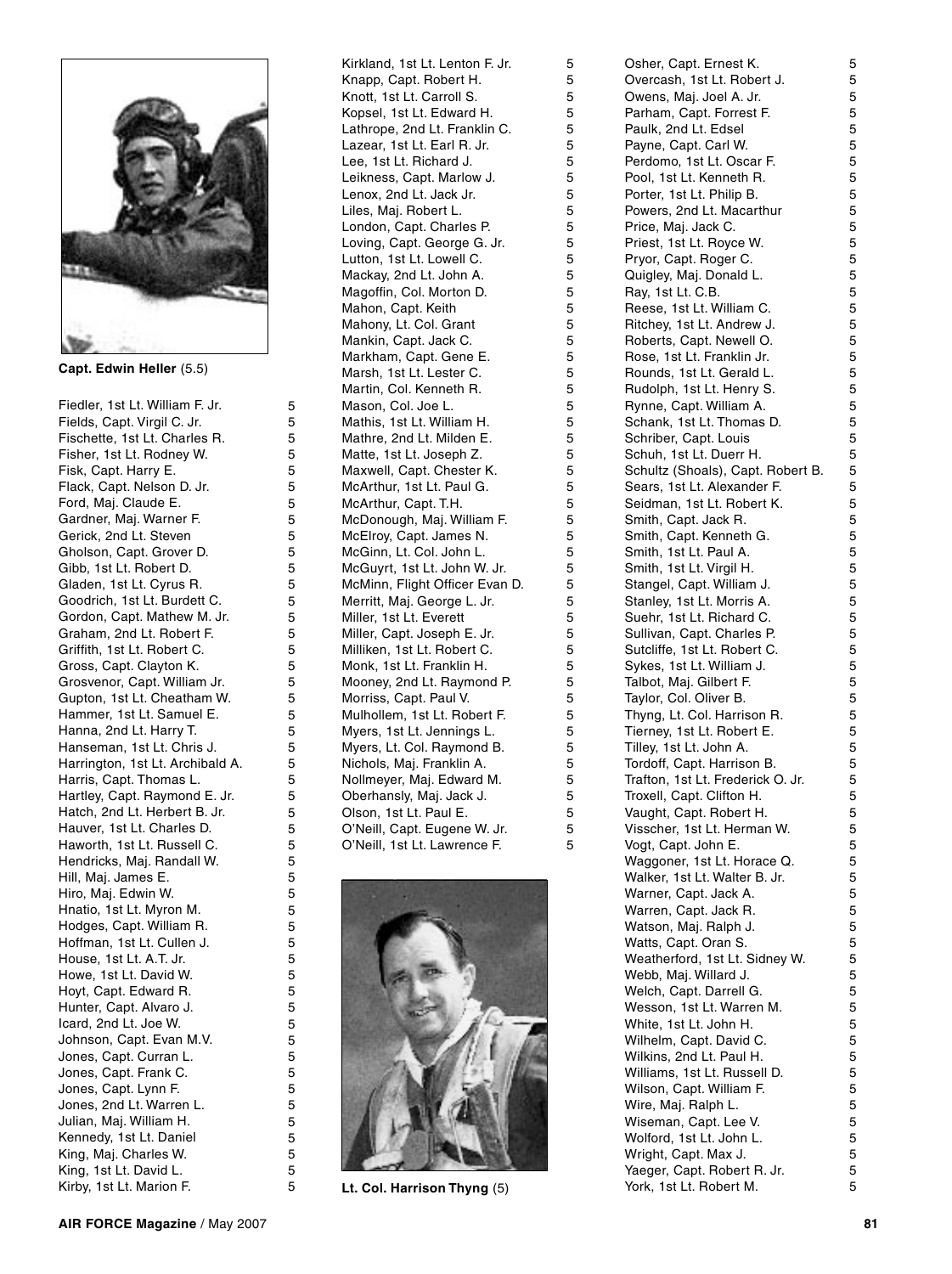# USAF Aces of the Korean War



**Capt. Joseph McConnell Jr.** (16)

| McConnell, Capt. Joseph C. Jr. | 16    |
|--------------------------------|-------|
| Jabara, Maj. James             | 15    |
| Fernandez, Capt. Manuel J. Jr. | 14.50 |
| Davis, Maj. George A. Jr.      | 14    |
| Baker, Col. Royal N.           | 13    |
| Blesse, Maj. Frederick C.      | 10    |
| Fischer, Capt. Harold E.       | 10    |
| Garrison, Lt. Col. Vermont     | 10    |
| Johnson, Col. James K.         | 10    |
| Moore, Capt. Lonnie R.         | 10    |

Parr, Capt. Ralph S. Jr. Foster, Capt. Cecil G. Low, 1st Lt. James F. Hagerstrom, Maj. James P. Risner, Capt. Robinson Ruddell, Lt. Col. George I. Buttelmann, 1st Lt. Henry Jolley, Capt. Clifford D. Lilley, Capt. Leonard W. Adams, Maj. Donald E. Gabreski, Col. Francis S. Jones, Lt. Col. George L. Marshall, Maj. Winton W. Bolt, Maj. John F. Kasler, 1st Lt. James H. Love, Capt. Robert J. Whisner, Maj. William T. Jr. Baldwin, Col. Robert P. Becker, Capt. Richard S. Bettinger, Maj. Stephen L. Creighton, Maj. Richard D. Curtin, Capt. Clyde A. Gibson, Capt. Ralph D. Kincheloe, Capt. Iven C. Jr. Latshaw, Capt. Robert T. Jr. 10 9 9 8.50 8 8 7 7 7 6.50 6.50 6.50 6.50 6 6 6 5.50 5 5 5 5 5 5 5

Moore, Capt. Robert H. Overton, Capt. Dolphin D. III Thyng, Col. Harrison R. Wescott, Maj. William H. 5 5 5 5



<sup>5</sup> **Maj. William Whisner Jr.** (5.50)

# USAF Aces of the Vietnam War

| DeBellevue, Capt. Charles B. | 6 |
|------------------------------|---|
| Feinstein, Capt. Jeffrey S.  | 5 |
| Ritchie, Capt. Richard S.    | 5 |





**Capt. Jeffrey Feinstein** (5) **Capt. Charles DeBellevue** (6) **and Capt. Richard Ritchie** (5)